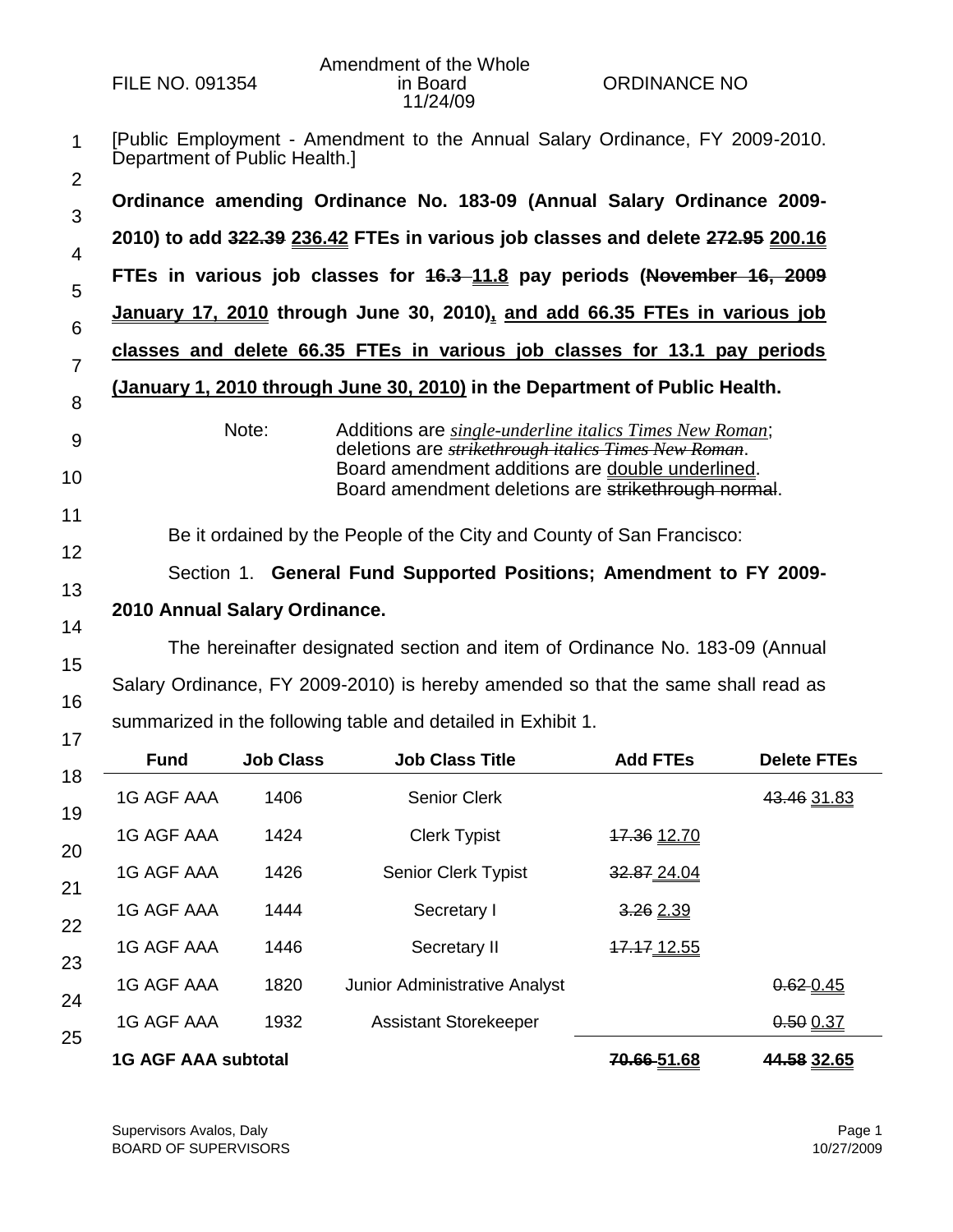|                | <b>FILE NO. 091354</b>     |                  | Amendment of the Whole<br>in Board<br>11/24/09 | <b>ORDINANCE NO</b>     |                    |
|----------------|----------------------------|------------------|------------------------------------------------|-------------------------|--------------------|
| 1              | <b>Fund</b>                | <b>Job Class</b> | <b>Job Class Title</b>                         | <b>Add FTEs</b>         | <b>Delete FTEs</b> |
| $\overline{2}$ | <b>1G AGF AAP</b>          | 1406             | <b>Senior Clerk</b>                            |                         | 0.470.34           |
| 3              | <b>1G AGF AAP</b>          | 1424             | <b>Clerk Typist</b>                            | $0.16$ 0.12             |                    |
| $\overline{4}$ | <b>1G AGF AAP</b>          | 1426             | Senior Clerk Typist                            | $0.31$ 0.23             |                    |
| 5              | 1G AGF AAP                 | 1446             | Secretary II                                   | $0.62 - 0.45$           |                    |
| 6              | 1G AGF AAP                 | 1820             | Junior Administrative Analyst                  |                         | $0.62 - 0.45$      |
| $\overline{7}$ | <b>1G AGF AAP subtotal</b> |                  |                                                | 1.09 0.80               | 1.09 0.79          |
| 8              | 1G AGF ACP                 | 1406             | <b>Senior Clerk</b>                            |                         | $0.62 - 0.45$      |
| 9              | <b>1G AGF ACP</b>          | 1424             | <b>Clerk Typist</b>                            | $0.62 - 0.45$           |                    |
| 10             | <b>1G AGF ACP subtotal</b> |                  |                                                | 0.62 0.45               | $0.62 - 0.45$      |
| 11             | 1G AGF WOF                 | 1406             | <b>Senior Clerk</b>                            |                         | 2.48 1.82          |
| 12             | 1G AGF WOF                 | 1426             | Senior Clerk Typist                            | 2.48 1.82               |                    |
| 13             | <b>1G AGF WOF subtotal</b> |                  |                                                | 2.48 1.82               | 2.48 1.82          |
| 14             | 2S CHS GNC                 | 1406             | Senior Clerk                                   |                         | 7.06 5.17          |
| 15             | 2S CHS GNC                 | 1424             | <b>Clerk Typist</b>                            | 2.08 1.52               |                    |
| 16             | 2S CHS GNC                 | 1426             | Senior Clerk Typist                            | 3.32 2.43               |                    |
| 17             | 2S CHS GNC                 | 1444             | Secretary I                                    | $0.12$ 0.09             |                    |
| 18             | 2S CHS GNC                 | 1446             | Secretary II                                   | $1.55 \underline{1.13}$ |                    |
| 19             | 2S CHS GNC                 | 1820             | Junior Administrative Analyst                  |                         | $0.63 - 0.46$      |
| 20             | 2S CHS GNC                 | 1842             | <b>Management Assistant</b>                    | $0.62 - 0.45$           |                    |
| 21             | 2S CHS GNC subtotal        |                  |                                                | 7.69 5.62               | 7.69 5.63          |
| 22             | 2S CHS PHF                 | 1406             | Senior Clerk                                   |                         | 3.282.41           |
| 23             | 2S CHS PHF                 | 1424             | <b>Clerk Typist</b>                            | $0.73$ 0.54             |                    |
| 24             | 2S CHS PHF                 | 1426             | Senior Clerk Typist                            | 2.39 1.75               |                    |
| 25             | 2S CHS PHF                 | 1444             | Secretary I                                    | $0.16$ 0.12             |                    |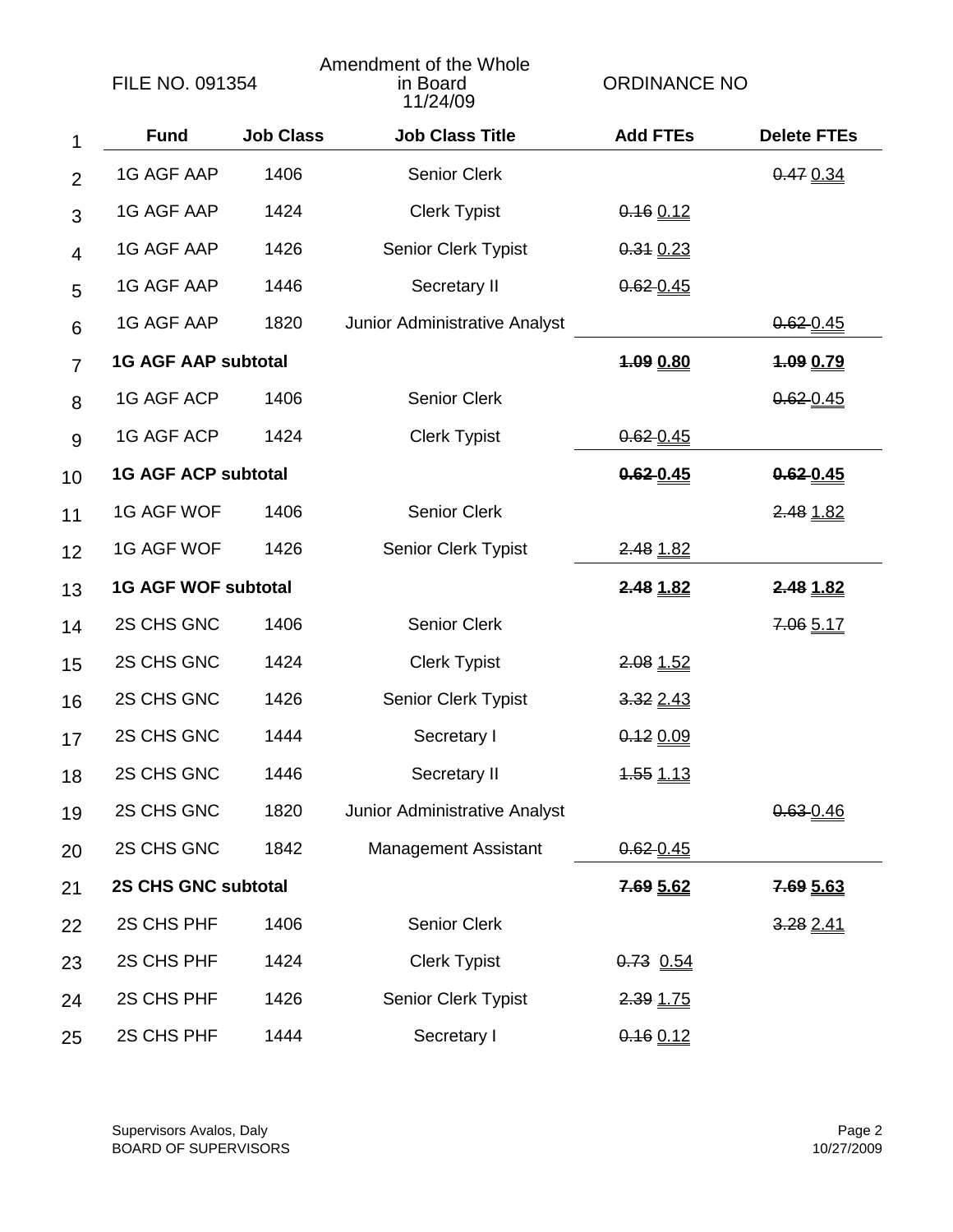|                | <b>FILE NO. 091354</b>     |                                       | Amendment of the Whole<br>in Board<br>11/24/09 | <b>ORDINANCE NO</b>      |                         |
|----------------|----------------------------|---------------------------------------|------------------------------------------------|--------------------------|-------------------------|
| 1              | <b>Fund</b>                | <b>Job Class</b>                      | <b>Job Class Title</b>                         | <b>Add FTEs</b>          | <b>Delete FTEs</b>      |
| $\overline{2}$ | 2S CHS PHF                 | 1446                                  | Secretary II                                   | $0.16$ 0.12              |                         |
| 3              | 2S CHS PHF                 | 1820                                  | Junior Administrative Analyst                  |                          | $0.16$ 0.12             |
| $\overline{4}$ | <b>2S CHS PHF subtotal</b> |                                       |                                                | 3.44 2.53                | 3.44 2.53               |
| 5              | 5H AAA AAA                 | 1204                                  | <b>Senior Personnel Clerk</b>                  |                          | $0.62 - 0.45$           |
| 6              | 5H AAA AAA                 | 1406                                  | <b>Senior Clerk</b>                            | 4.24 0.90                | 7.40 34.0 32.01         |
| $\overline{7}$ | 5H AAA AAA                 | 1424                                  | <b>Clerk Typist</b>                            | 6.78 4.97                |                         |
| 8              | 5H AAA AAA                 | 1426                                  | <b>Senior Clerk Typist</b>                     | <u>15.40 11.52</u>       |                         |
| 9              | <u>5H AAA AAA</u>          | <u>1428</u>                           | <b>Unit Clerk</b>                              | 26.60                    |                         |
| 10             | 5H AAA AAA                 | 1444                                  | Secretary I                                    | <u>1.24 0.90</u>         |                         |
| 11             | 5H AAA AAA                 | 1446                                  | Secretary II                                   | 5.63 4.12                |                         |
| 12             | 5H AAA AAA                 | 1820                                  | Junior Administrative Analyst                  |                          | 1.00 0.73               |
| 13             | 5H AAA AAA                 | 2302                                  | <b>Nursing Assistant</b>                       | <u>19.13 58.88 53.78</u> |                         |
| 14             | 5H AAA AAA                 | 2303                                  | <b>Patient Care Assistant</b>                  |                          | 19.13 58.88             |
| 15             |                            |                                       |                                                |                          | 53.78                   |
| 16             | <b>5H AAA AAA subtotal</b> |                                       |                                                | 49.42 115.77             | <u>28.15 94.5 86.97</u> |
| 17             |                            |                                       |                                                | 102.79                   |                         |
| 18             | 5L AAA AAA                 | 1204                                  | <b>Senior Personnel Clerk</b>                  |                          | $0.62 - 0.45$           |
| 19             | 5L AAA AAA                 | 1406                                  | <b>Senior Clerk</b>                            |                          | 4.58 3.34               |
| 20             | 5L AAA AAA                 | 1424                                  | <b>Clerk Typist</b>                            | 1.79 1.30                |                         |
| 21             | 5L AAA AAA                 | 1426                                  | Senior Clerk Typist                            | 4.10 2.98                |                         |
| 22             | 5L AAA AAA                 | 1446                                  | Secretary II                                   | 3.72 2.70                |                         |
| 23             | 5L AAA AAA                 | 1820                                  | Junior Administrative Analyst                  |                          | $0.62 - 0.45$           |
| 24             | 5L AAA AAA                 | 1822<br><b>Administrative Analyst</b> |                                                |                          | $0.62 - 0.45$           |
| 25             | 5L AAA AAA                 | 2302                                  | <b>Nursing Assistant</b>                       | 177.38 130.10            |                         |